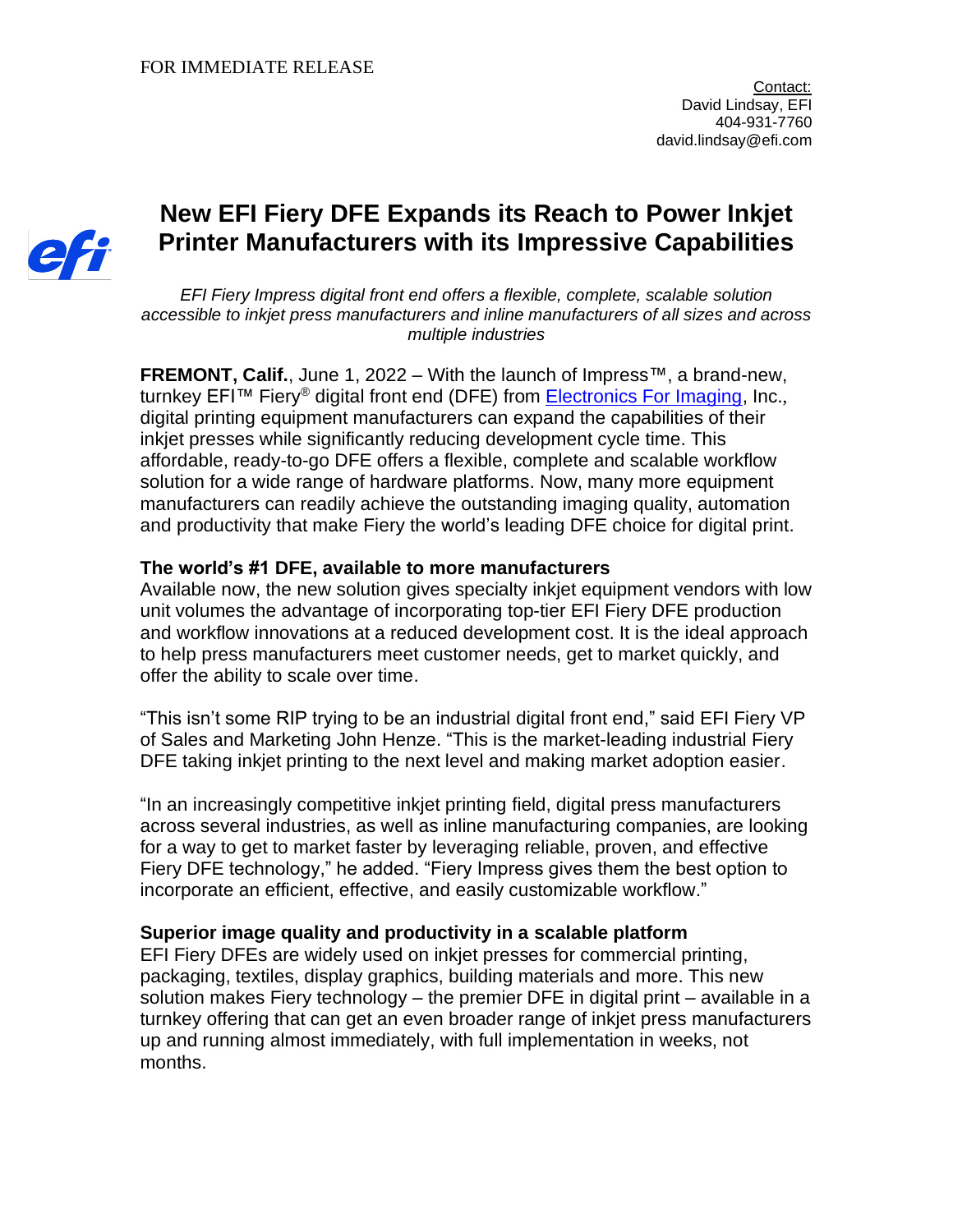The Fiery Impress DFE is also available to manufacturers beyond the digital press market. Industrial businesses in need of a sure-fire method to implement print bars in their manufacturing lines can easily incorporate this innovative technology and workflow solution. A streaming configuration option for Fiery Impress gives them powerful RIP-while-printing capabilities for continuous, highvolume, variable-data imaging. And, by significantly streamlining the development work needed to implement VDP personalization, industrial manufacturers can easily add more value to their products.

This new solution minimizes the need for a team of DFE software developers. For digital press manufacturers, Fiery Impress can be the key component that frees them to focus on their core competency – excellence in printing equipment or manufacturing. EFI collaborates with press manufacturers to determine the exact DFE specifications required, considering press speed and file sizes, image resolution, maximum media size, variable-data or automation needs, and more. Once a manufacturer selects the right configuration of Fiery Impress hardware and workflow solutions for its press, this robust DFE solution can deliver printready TIFF files on day one of integration, with additional development as needed.

## **A complete workflow solution**

Fiery Impress comes standard with Fiery [Command WorkStation](http://www.efi.com/cws?utm_source=press_release&utm_medium=email&utm_campaign=fiery_impress)<sup>®</sup> – the #1 operator interface for digital print job management. It also features seamless integration with the comprehensive set of software products in the Fiery Workflow Suite for efficient production printing workflow, including prepress, color management, job management, VDP, MIS integration and cloud analytics.

As a result, digital press manufacturers can help their customers produce more – with greater efficiency and quality and less waste – using streamlined and automated workflows that reduce manual touchpoints. With Fiery Impress, those customers can achieve consistent, predictable results that match a designer's intent with industry-standard native Adobe PDF Print Engine 5.5 processing and PDF 2.0 support – a key competitive advantage not available in competing RIP solutions.

EFI also offers extended services and training through Fiery Professional Services, which are designed to accelerate the path to profitability through customization and technology knowledge transfer. Press manufacturers and end users benefit from a shorter learning curve every step of the way – from learning how to use Fiery Command WorkStation and software packages, to creating press-specific color profiles, to custom API setup and MIS integration.

### **Why Fiery?**

Fiery solutions continue to lead the analog-to-digital transition, as they have done for over 30 years, offering breakthrough technologies to assist customers through their digital journey. With more than 2 million servers installed around the globe,